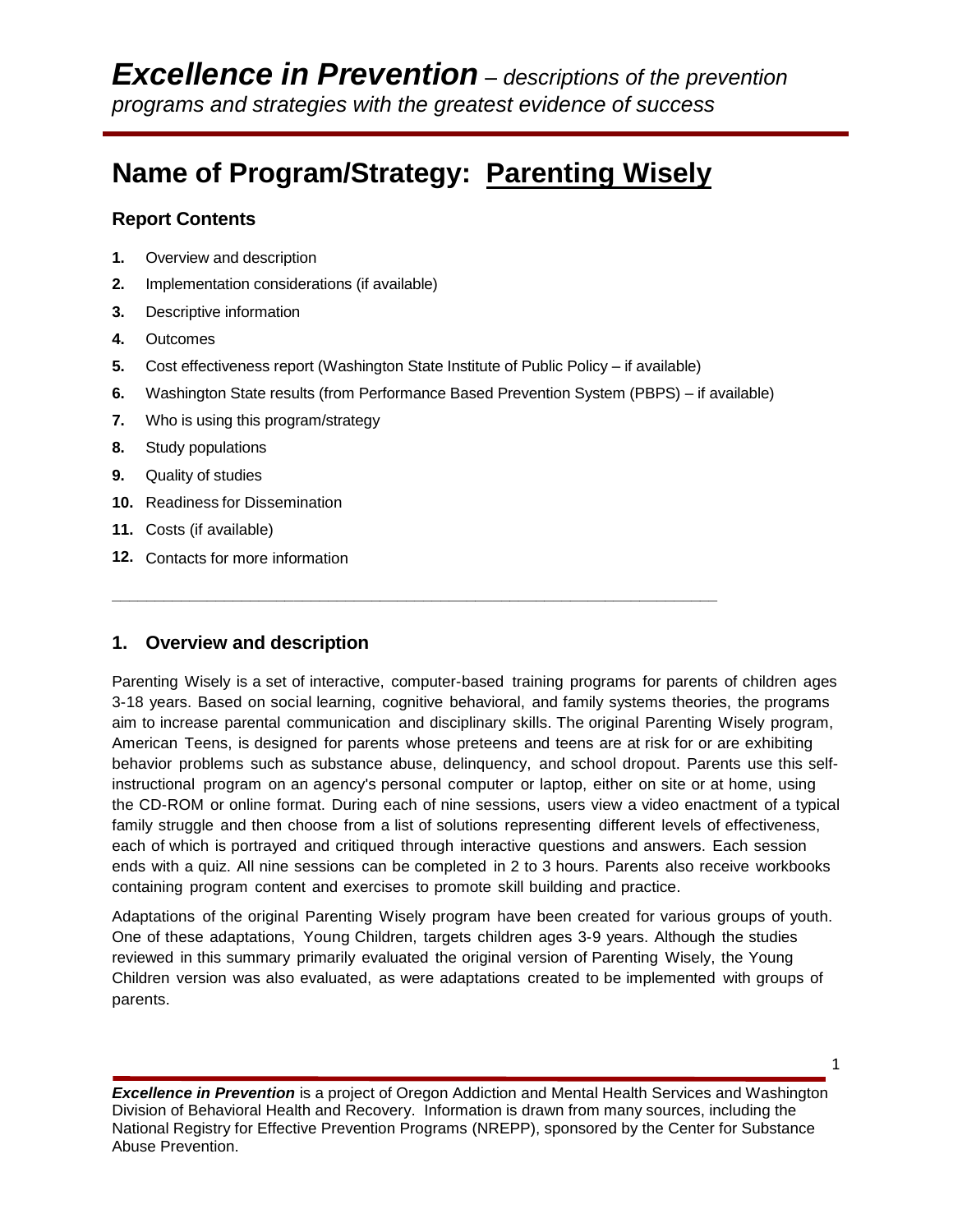# **2. Implementation considerations (if available)**

## **3. Descriptive Information**

| <b>Areas of Interest</b>         | Mental health promotion<br>Substance abuse prevention                                                                                                                                                                                       |
|----------------------------------|---------------------------------------------------------------------------------------------------------------------------------------------------------------------------------------------------------------------------------------------|
| <b>Outcomes</b>                  | 1: Child problem behaviors<br>2: Parental knowledge, beliefs, and behaviors<br>3: Parental sense of competence                                                                                                                              |
| <b>Outcome Categories</b>        | <b>Family Relationships</b><br>Social functioning                                                                                                                                                                                           |
| Ages                             | 0-5 (Early childhood)<br>6-12 (Childhood)<br>13-17 (Adolescent)                                                                                                                                                                             |
| <b>Genders</b>                   | Male<br>Female                                                                                                                                                                                                                              |
| <b>Races/Ethnicities</b>         | <b>Black or African American</b><br>White<br>Non-U.S. population                                                                                                                                                                            |
| <b>Settings</b>                  | Other community settings                                                                                                                                                                                                                    |
| <b>Geographic Locations</b>      | Urban<br>Suburban<br>Rural and/or frontier                                                                                                                                                                                                  |
| <b>Implementation History</b>    | Approximately 320,000 people have participated in Parenting<br>Wisely. The program has been implemented in the United States,<br>as well as in Australia, Canada, China, France, Ireland, New<br>Zealand, Portugal, and the United Kingdom. |
| <b>NIH Funding/CER Studies</b>   | Partially/fully funded by National Institutes of Health: Yes<br>Evaluated in comparative effectiveness research studies: Yes                                                                                                                |
| <b>Adaptations</b>               | Program materials have been translated into Spanish and French.                                                                                                                                                                             |
| <b>Adverse Effects</b>           | No adverse effects, concerns, or unintended consequences were<br>identified by the applicant.                                                                                                                                               |
| <b>IOM Prevention Categories</b> | Universal<br>Selective<br>Indicated                                                                                                                                                                                                         |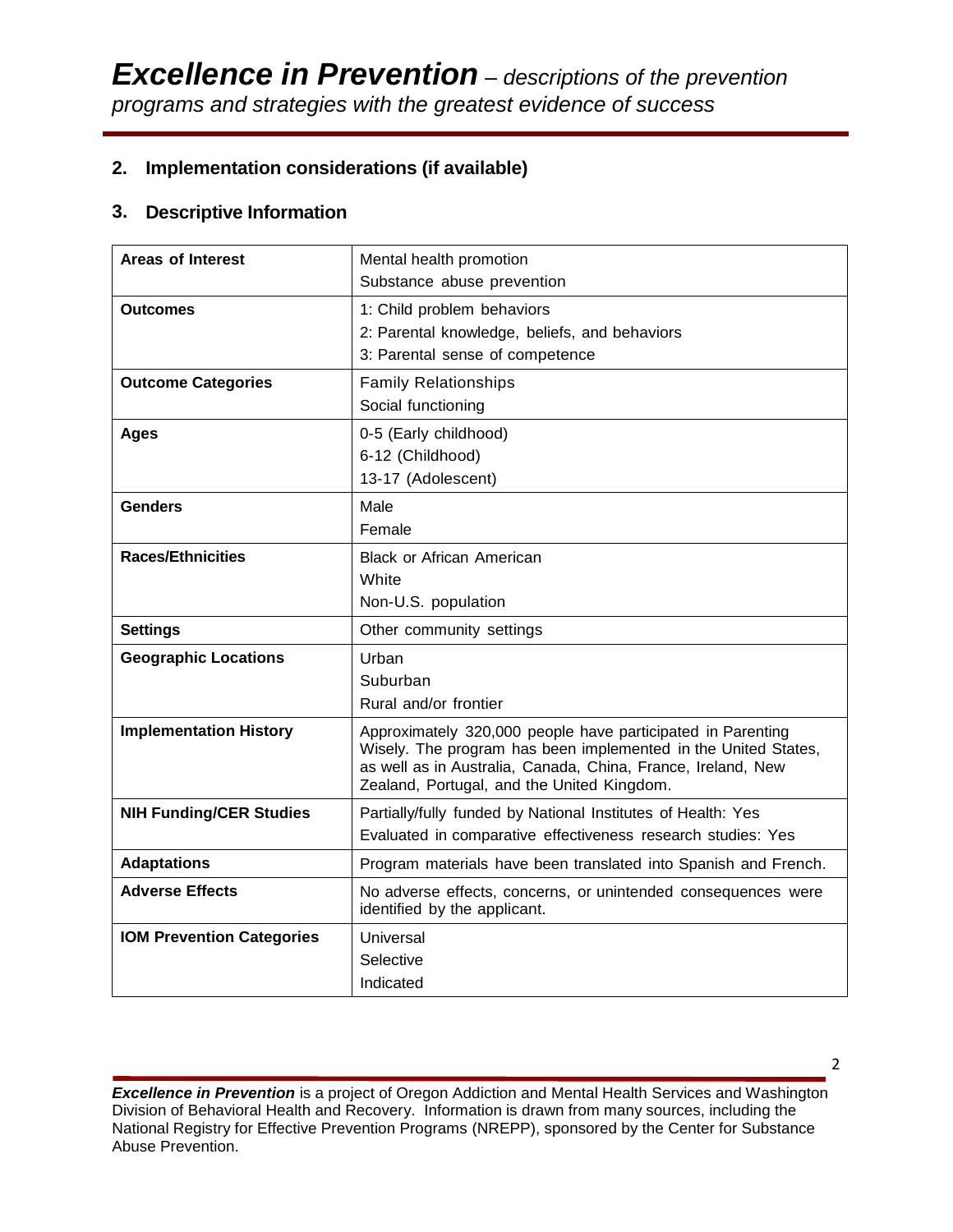## **4. Outcomes**

### **Outcome 1: Child problem behaviors**

| <b>Description of Measures</b> | This outcome was measured using the Eyberg Child Behavior<br>Inventory (ECBI), a 36-item tool designed to assess parent<br>perceptions of child behavior problems. The ECBI yields two<br>scores: an intensity score, which is the frequency of each<br>behavior, and a total problems score, which is the sum of the<br>number of times a parent indicated the behavior was a problem.<br>The Parent Daily Report was also used to measure this outcome.<br>Parents report on their child's behavior using a list of 23 negative<br>and 28 pro-social behaviors commonly displayed by children.                                                                                                                                                                                                                                                                     |
|--------------------------------|----------------------------------------------------------------------------------------------------------------------------------------------------------------------------------------------------------------------------------------------------------------------------------------------------------------------------------------------------------------------------------------------------------------------------------------------------------------------------------------------------------------------------------------------------------------------------------------------------------------------------------------------------------------------------------------------------------------------------------------------------------------------------------------------------------------------------------------------------------------------|
| <b>Key Findings</b>            | In one study, parents were randomly assigned to an intervention<br>group receiving Parenting Wisely or to a usual care control group.<br>Children of Parenting Wisely participants showed significant<br>improvement on the ECBI total problems score ( $p < .001$ )<br>compared with children of control group parents, a finding<br>associated with a medium effect size (Cohen's $d = 0.76$ ). These<br>children also showed a significant decrease in negative behaviors<br>as measured by the Parent Daily Report compared with children of<br>parents in the control group ( $p < .001$ ). The effect size for this<br>finding was also medium (Cohen's $d = 0.69$ ).                                                                                                                                                                                          |
|                                | In an Australian study, parents were randomly assigned to one of<br>two groups receiving Parenting Wisely, one using a group format<br>and one using an individual format, or to a wait-list control group.<br>Children of parents who received Parenting Wisely showed<br>significant improvement on the ECBI intensity score ( $p < .001$ )<br>and total problems score ( $p < .001$ ) at posttest compared with<br>children of control group parents. The effect sizes were large (eta-<br>squared = $0.26$ and $0.29$ , respectively). At the 3-month follow-up,<br>these children continued to show significant improvement on the<br>ECBI intensity score and total problems score compared with<br>children of control group parents ( $p < .001$ ). The effect sizes for<br>these findings were also large (eta-squared $= 0.20$ and 0.30,<br>respectively). |
|                                | In a study conducted in Appalachia, parents were randomly<br>assigned to an intervention group receiving Parenting Wisely or to<br>a no-treatment control group. Children of Parenting Wisely<br>participants showed significant improvement on both the ECBI<br>total problems score and problem intensity score compared with                                                                                                                                                                                                                                                                                                                                                                                                                                                                                                                                      |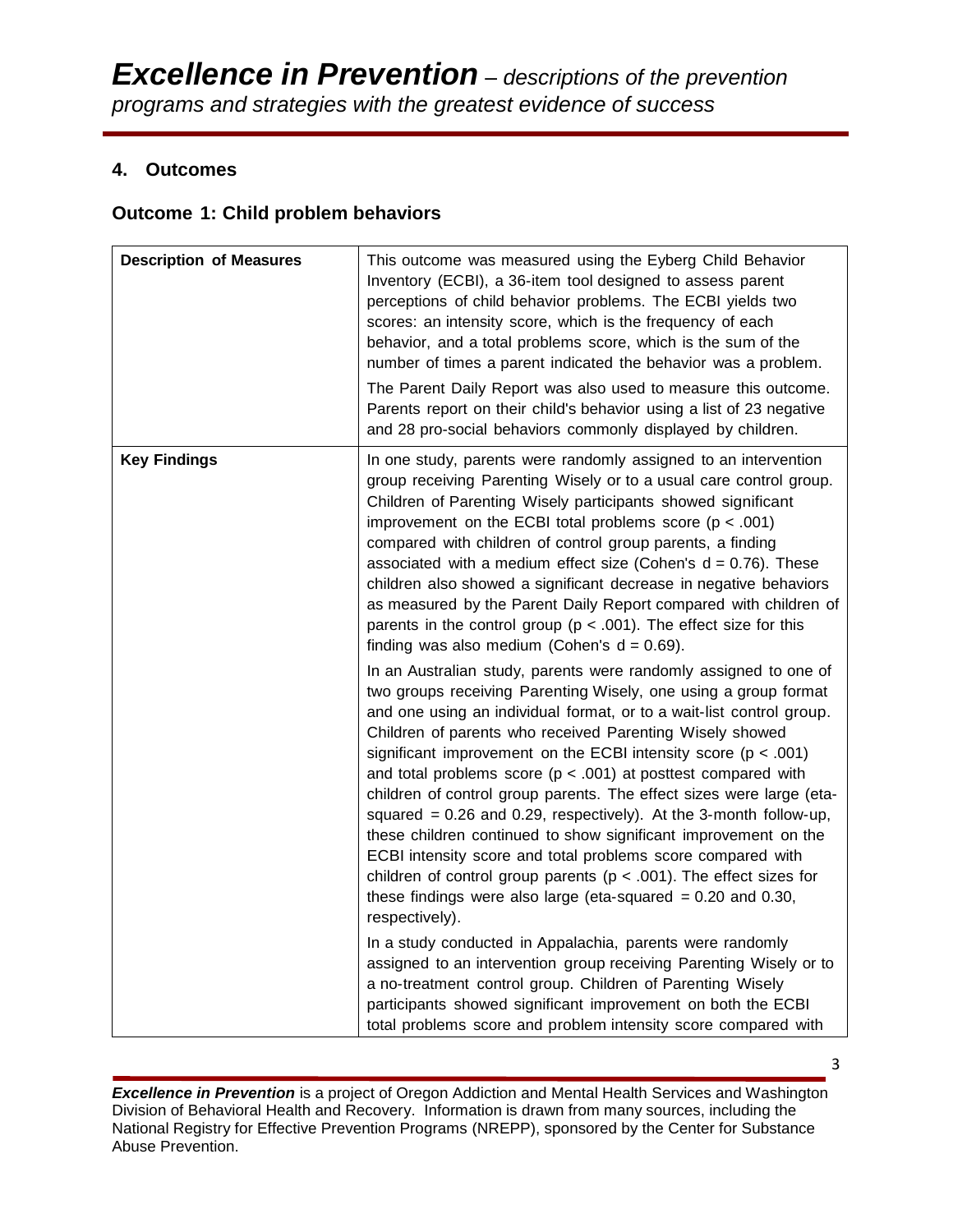# *Excellence in Prevention – descriptions of the prevention programs and strategies with the greatest evidence of success*

|                                   | children of control group parents at both the 1-month and 4-                                                                                                                                                                                                                                                                                                                                                                                                                                                                                                                                                                                                                                                                                                                                                                                                                                                                                                                                                                                                                                                                                                                                                                                                                                                                           |
|-----------------------------------|----------------------------------------------------------------------------------------------------------------------------------------------------------------------------------------------------------------------------------------------------------------------------------------------------------------------------------------------------------------------------------------------------------------------------------------------------------------------------------------------------------------------------------------------------------------------------------------------------------------------------------------------------------------------------------------------------------------------------------------------------------------------------------------------------------------------------------------------------------------------------------------------------------------------------------------------------------------------------------------------------------------------------------------------------------------------------------------------------------------------------------------------------------------------------------------------------------------------------------------------------------------------------------------------------------------------------------------|
|                                   | month follow-ups ( $p < .001$ ). The effect sizes for both findings                                                                                                                                                                                                                                                                                                                                                                                                                                                                                                                                                                                                                                                                                                                                                                                                                                                                                                                                                                                                                                                                                                                                                                                                                                                                    |
|                                   | were large (eta-squared $= 0.35$ and 0.36, respectively).                                                                                                                                                                                                                                                                                                                                                                                                                                                                                                                                                                                                                                                                                                                                                                                                                                                                                                                                                                                                                                                                                                                                                                                                                                                                              |
|                                   |                                                                                                                                                                                                                                                                                                                                                                                                                                                                                                                                                                                                                                                                                                                                                                                                                                                                                                                                                                                                                                                                                                                                                                                                                                                                                                                                        |
|                                   | A Canadian study compared children of parents who received<br>Parenting Wisely (the American Teens or Young Children version),<br>in one of three ways: individually, in a group, or both individually<br>and in a group. Children of parents in all groups showed<br>significant improvement on both the ECBI intensity score and total<br>problems score at the posttest and 1-year follow-up. Children of<br>parents who completed only the individual program showed<br>significant improvement on the ECBI intensity score ( $p < .01$ at<br>posttest, $p < .05$ at the 1-year follow-up) and total problems score<br>( $p < .01$ at posttest, $p < .05$ at the 1-year follow-up). Likewise,<br>children of parents who completed only the group program<br>showed significant improvement on the ECBI intensity score (p <<br>.0001 at both time points) and total problems score ( $p < .0001$ at<br>posttest, p < .001 at the 1-year follow-up). Children of parents<br>who completed both the individual and group programs showed<br>significant improvement on the ECBI intensity score after the<br>individual sessions ( $p < .05$ ), after the group sessions ( $p < .0001$ ),<br>and at the 1-year follow-up ( $p < .05$ ). These children also showed<br>significant improvement on the total problems score after the |
|                                   | individual sessions ( $p < .01$ ), after the group sessions ( $p < .0001$ ),<br>and at the 1-year follow-up ( $p < .05$ ).                                                                                                                                                                                                                                                                                                                                                                                                                                                                                                                                                                                                                                                                                                                                                                                                                                                                                                                                                                                                                                                                                                                                                                                                             |
|                                   | One study compared parents who were randomly assigned to<br>receive Parenting Wisely through either an interactive multimedia<br>format (IM) or a non-interactive videotape (NV). Children of<br>participants in both groups showed significant improvement in<br>behavior as measured by the ECBI ( $p < .01$ ), with the effect sizes<br>being medium for the IM condition (Cohen's $d = 0.78$ ) and large<br>for the NV condition (Cohen's $d = 0.83$ ). Significant improvement<br>on the Parent Daily Report was also seen for both groups (p <<br>.01), with the effect sizes being large for the IM condition (Cohen's<br>$d = 1.27$ ) and medium for the NV condition (Cohen's $d = 0.69$ ).                                                                                                                                                                                                                                                                                                                                                                                                                                                                                                                                                                                                                                   |
| <b>Studies Measuring Outcome</b>  | Study 1, Study 2, Study 3, Study 5, Study 6                                                                                                                                                                                                                                                                                                                                                                                                                                                                                                                                                                                                                                                                                                                                                                                                                                                                                                                                                                                                                                                                                                                                                                                                                                                                                            |
| <b>Study Designs</b>              | Experimental, Pre-experimental                                                                                                                                                                                                                                                                                                                                                                                                                                                                                                                                                                                                                                                                                                                                                                                                                                                                                                                                                                                                                                                                                                                                                                                                                                                                                                         |
| <b>Quality of Research Rating</b> | 2.7 (0.0-4.0 scale)                                                                                                                                                                                                                                                                                                                                                                                                                                                                                                                                                                                                                                                                                                                                                                                                                                                                                                                                                                                                                                                                                                                                                                                                                                                                                                                    |

# **Outcome 2: Parental knowledge, beliefs, and behaviors**

*Excellence in Prevention* is a project of Oregon Addiction and Mental Health Services and Washington Division of Behavioral Health and Recovery. Information is drawn from many sources, including the National Registry for Effective Prevention Programs (NREPP), sponsored by the Center for Substance Abuse Prevention.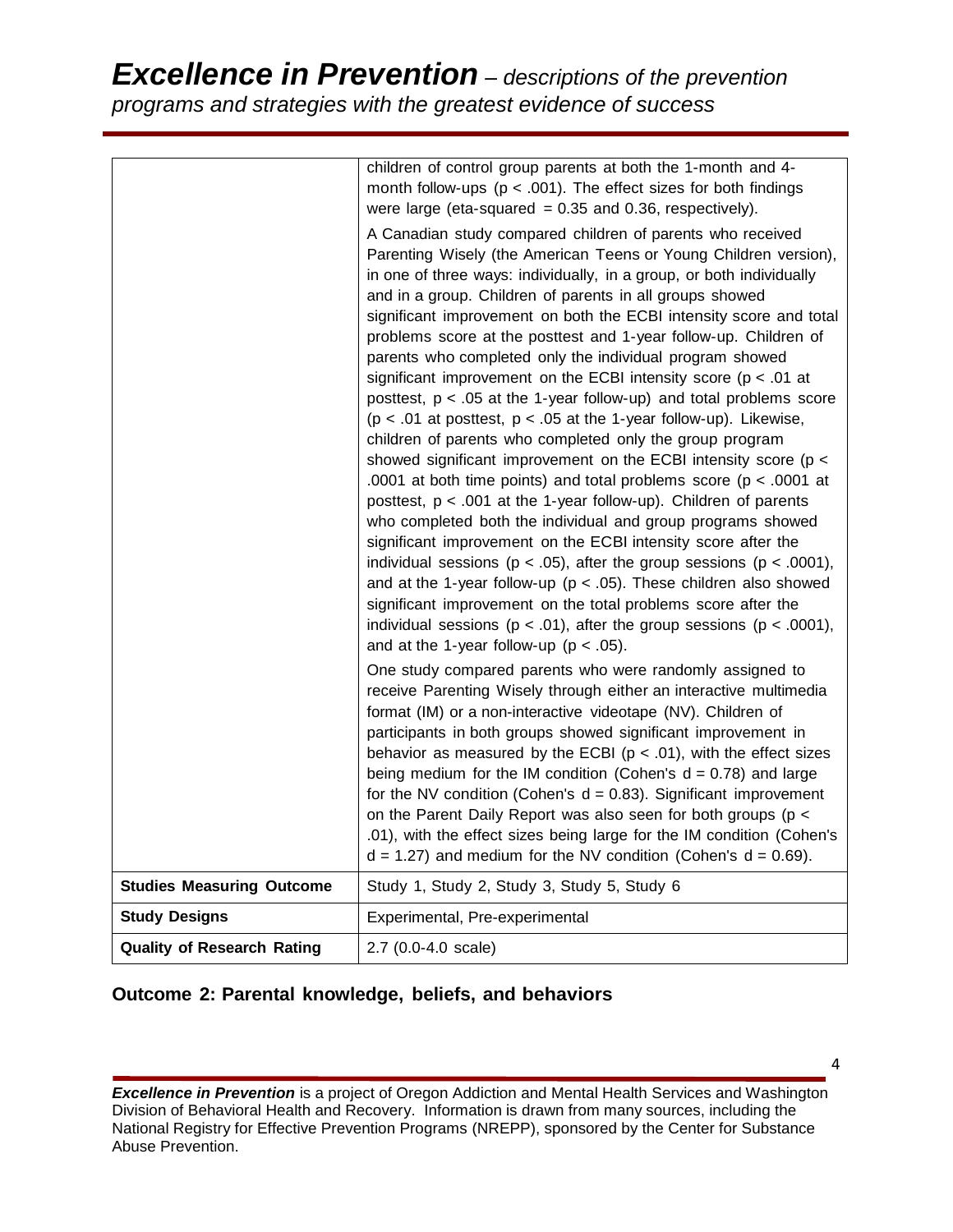# *Excellence in Prevention – descriptions of the prevention*

*programs and strategies with the greatest evidence of success*

| <b>Description of Measures</b> | Parental knowledge, beliefs, and behaviors were assessed using<br>four measures:                                                                                                                                                                                                                                                                                                                                                                                                                                                                                                                                                                                                                                                                                                 |  |  |  |
|--------------------------------|----------------------------------------------------------------------------------------------------------------------------------------------------------------------------------------------------------------------------------------------------------------------------------------------------------------------------------------------------------------------------------------------------------------------------------------------------------------------------------------------------------------------------------------------------------------------------------------------------------------------------------------------------------------------------------------------------------------------------------------------------------------------------------|--|--|--|
|                                | The Parenting Knowledge Test, which consists of 34 multiple-<br>$\bullet$<br>choice questions designed to measure parental knowledge of<br>the skills taught in the Parenting Wisely program.                                                                                                                                                                                                                                                                                                                                                                                                                                                                                                                                                                                    |  |  |  |
|                                | The Parental Attitudes Questionnaire, a 17-item tool designed<br>٠<br>to assess parental belief in the value of adaptive parenting<br>practices over coercive practices. Responses are given using<br>a 7- point rating scale.                                                                                                                                                                                                                                                                                                                                                                                                                                                                                                                                                   |  |  |  |
|                                | The Parent Behavior Questionnaire, an 8-item measure that<br>assesses how often parents implemented specific parenting<br>skills in the past month.                                                                                                                                                                                                                                                                                                                                                                                                                                                                                                                                                                                                                              |  |  |  |
|                                | The Daily Discipline Interview, which examines parents'<br>$\bullet$<br>discipline strategies in response to the 23 negative behaviors<br>listed in the Parent Daily Report. Parents' descriptions of their<br>discipline strategies were rated to be appropriate or<br>inappropriate according to a coding system developed for the<br>study.                                                                                                                                                                                                                                                                                                                                                                                                                                   |  |  |  |
| <b>Key Findings</b>            | In an Australian study, parents were randomly assigned to one of<br>two groups receiving Parenting Wisely, one using a group format<br>and one using an individual format, or to a wait-list control group.<br>Both groups of parents receiving the program showed significant<br>increases in parenting knowledge at posttest ( $p < .001$ ). The effect<br>sizes were large for parents receiving the individual format (eta-<br>squared = $0.34$ ) and group format (eta-squared = $0.30$ ). At the 3-<br>month follow-up, participants in both groups continued to show<br>significant improvement ( $p < .001$ ), with effect sizes again being<br>large for parents receiving the individual format (eta-squared $=$<br>$0.32$ ) and group format (eta-squared = $0.34$ ). |  |  |  |
|                                | In a study conducted in Appalachia, participants were randomly<br>assigned to an intervention group receiving Parenting Wisely or to<br>a no-treatment control group. At the 1-month follow-up, compared<br>with the control group, intervention participants demonstrated<br>increased knowledge of adaptive parenting practices ( $p < .001$ ), a<br>finding associated with a large effect size (eta-squared $= 0.37$ ).                                                                                                                                                                                                                                                                                                                                                      |  |  |  |
|                                | In a third study, pregnant and parenting teens were randomly<br>assigned to an intervention group receiving Parenting Wisely or to<br>a no-treatment control group. Parenting Wisely participants<br>showed significant increases in parenting knowledge ( $p < .001$ )<br>relative to the control group, a finding associated with a large                                                                                                                                                                                                                                                                                                                                                                                                                                      |  |  |  |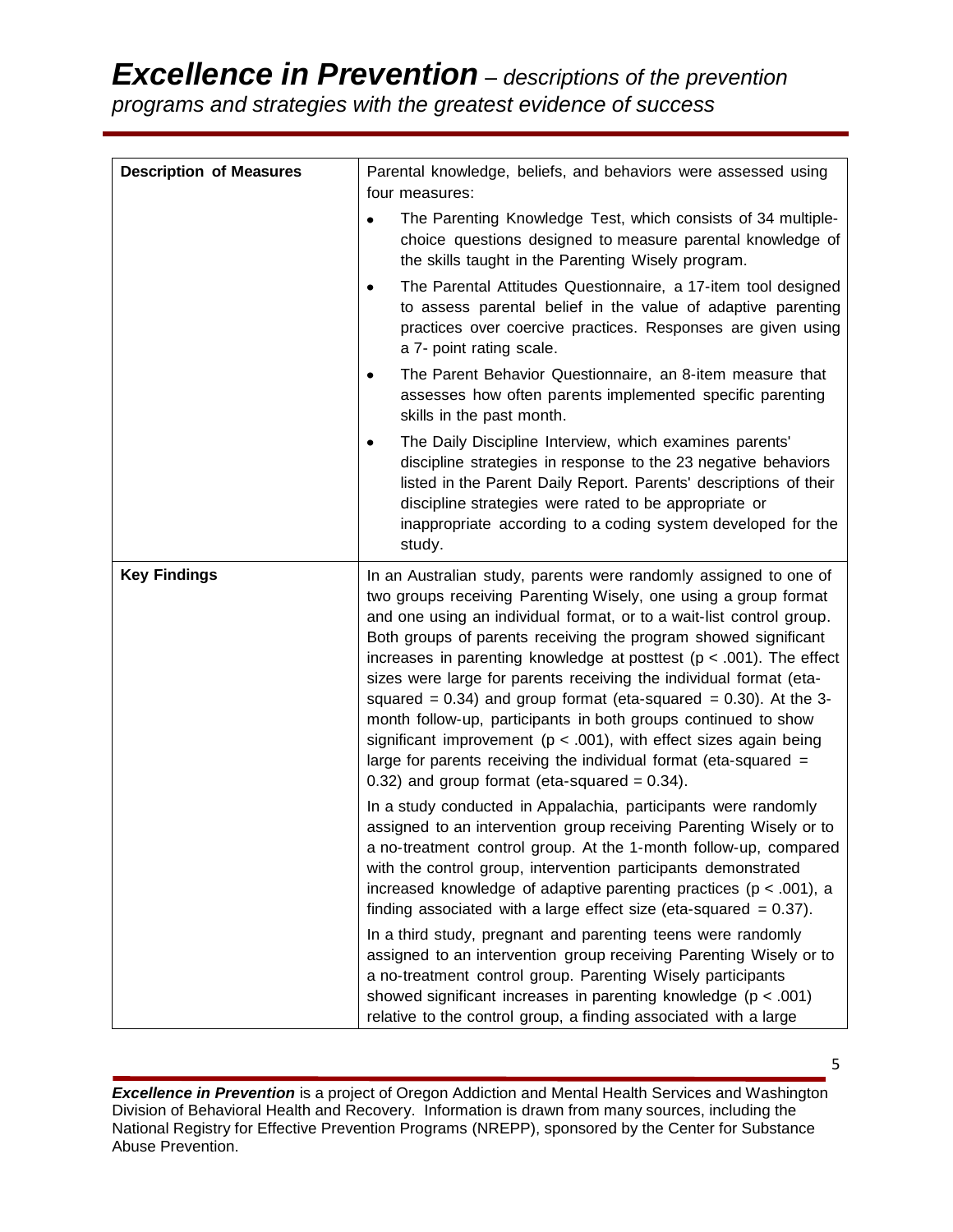# *Excellence in Prevention – descriptions of the prevention*

*programs and strategies with the greatest evidence of success*

|                                   | effect size (Cohen's $d = 1.38$ ). They also showed improvement in<br>their beliefs in the efficacy of adaptive over coercive parenting<br>practices for their toddlers relative to the control group ( $p < .01$ ).<br>This effect size also was large (Cohen's $d = 0.8$ ).                                                                                                                                                                         |
|-----------------------------------|-------------------------------------------------------------------------------------------------------------------------------------------------------------------------------------------------------------------------------------------------------------------------------------------------------------------------------------------------------------------------------------------------------------------------------------------------------|
|                                   | In another study, parents were randomly assigned to receive<br>Parenting Wisely through either an interactive multimedia format<br>(IM) or a non-interactive videotape (NV). Participants in both<br>groups showed significant improvement on the Parent Behavior<br>Questionnaire ( $p < .01$ ) and the Parent Knowledge Test ( $p < .01$ ).<br>Only the NV group showed significant improvement on the Daily<br>Discipline Interview ( $p < .01$ ). |
| <b>Studies Measuring Outcome</b>  | Study 2, Study 3, Study 4, Study 6                                                                                                                                                                                                                                                                                                                                                                                                                    |
| <b>Study Designs</b>              | Experimental                                                                                                                                                                                                                                                                                                                                                                                                                                          |
| <b>Quality of Research Rating</b> | $2.7$ (0.0-4.0 scale)                                                                                                                                                                                                                                                                                                                                                                                                                                 |

# **Outcome 3: Parental sense of competence**

| <b>Description of Measures</b>    | This outcome was measured using Parenting Sense of<br>Competence (PSOC), a 16-item self-report measure designed to<br>gauge parental efficacy and satisfaction.                                                                                                                                                                                                                                                                                                                                                                                                                                                                                                                                                                                 |
|-----------------------------------|-------------------------------------------------------------------------------------------------------------------------------------------------------------------------------------------------------------------------------------------------------------------------------------------------------------------------------------------------------------------------------------------------------------------------------------------------------------------------------------------------------------------------------------------------------------------------------------------------------------------------------------------------------------------------------------------------------------------------------------------------|
| <b>Key Findings</b>               | In an Australian study, parents were randomly assigned to one of<br>two groups receiving Parenting Wisely, one using a group format<br>and one using an individual format, or to a wait-list control group.<br>At posttest, parents who received Parenting Wisely in the<br>individual format ( $p < .001$ ) and in the group format ( $p = .05$ )<br>showed improvement in satisfaction and efficacy. Effect sizes<br>were large (eta- squared = $0.26$ ) and small (eta-squared = $0.05$ ),<br>respectively. At the 3-month follow-up, only the parents who<br>received the intervention in the individual format showed significant<br>improvement ( $p < .001$ ), a finding associated with a large effect<br>size (eta-squared $= 0.21$ ). |
| <b>Studies Measuring Outcome</b>  | Study 2                                                                                                                                                                                                                                                                                                                                                                                                                                                                                                                                                                                                                                                                                                                                         |
| <b>Study Designs</b>              | Experimental                                                                                                                                                                                                                                                                                                                                                                                                                                                                                                                                                                                                                                                                                                                                    |
| <b>Quality of Research Rating</b> | 2.8 (0.0-4.0 scale)                                                                                                                                                                                                                                                                                                                                                                                                                                                                                                                                                                                                                                                                                                                             |

# **5. Cost effectiveness report** (Washington State Institute of Public Policy – if available)

*Excellence in Prevention* is a project of Oregon Addiction and Mental Health Services and Washington Division of Behavioral Health and Recovery. Information is drawn from many sources, including the National Registry for Effective Prevention Programs (NREPP), sponsored by the Center for Substance Abuse Prevention.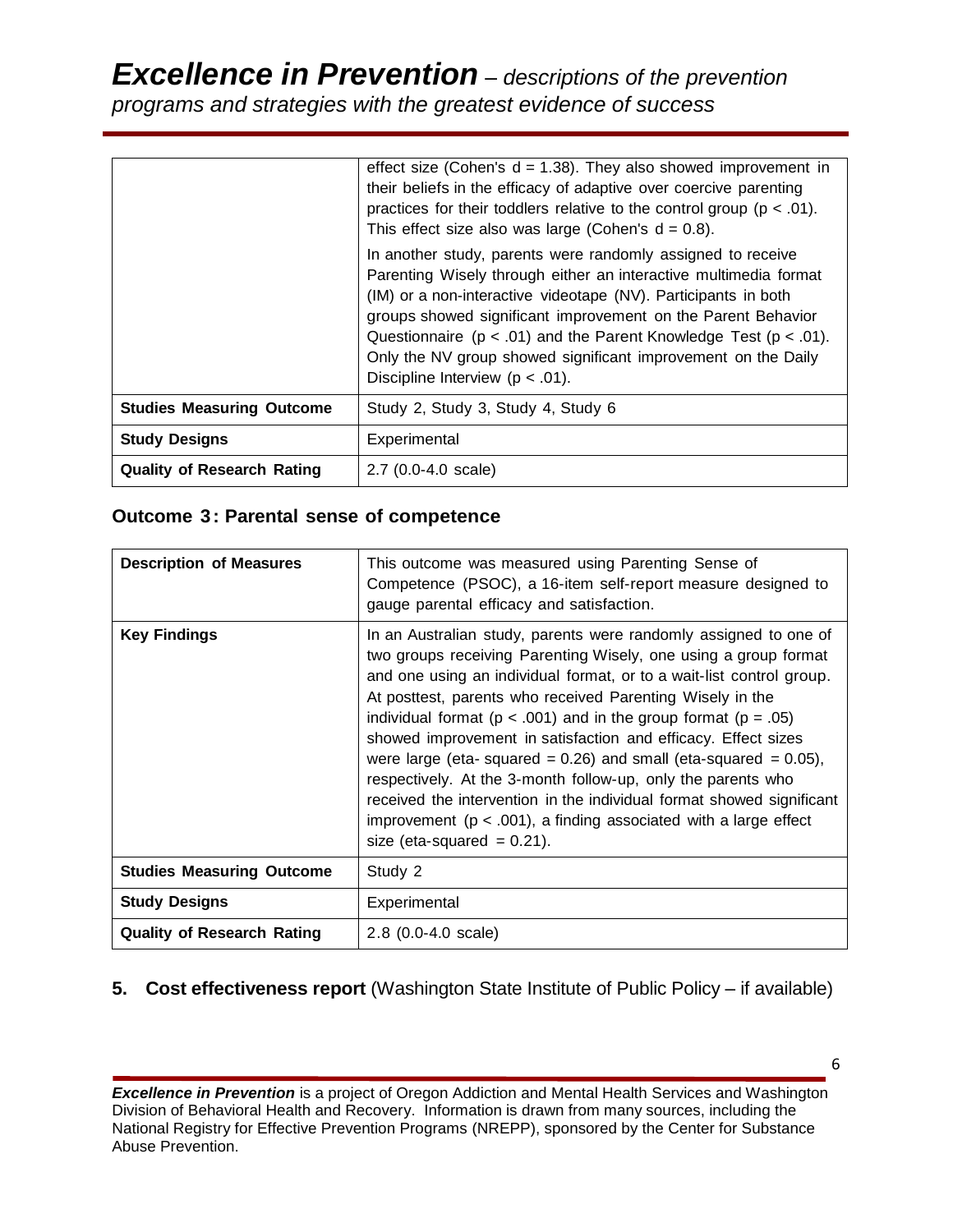# **6. Washington State results** (from Performance Based Prevention System (PBPS) – if available)

| <b>Scale</b>                    | Result         | <b>Direction</b> | N Instruments used for this program   |
|---------------------------------|----------------|------------------|---------------------------------------|
| <b>Family Involvement</b>       | significant ** | improvement      | 17 AM Family Involvement [P5]         |
| <b>Family Management Skills</b> | significant ** | improvement      | 16 AM Family Management - Skills [P4] |

# **7. Where is this program/strategy being used (if available)?**

| <b>Washington Counties</b>        | <b>Oregon Counties</b> |
|-----------------------------------|------------------------|
| Adams, Columbia, Grant, Snohomish |                        |

# **8. Study Populations**

The studies reviewed for this intervention included the following populations, as reported by the study authors.

| <b>Study</b> | Age                   | Gender          | <b>Race/Ethnicity</b>           |
|--------------|-----------------------|-----------------|---------------------------------|
| Study 1      | 6-12 (Childhood)      | 56.9% Male      | 100% White                      |
|              | 13-17 (Adolescent)    | 43.1% Female    |                                 |
| Study 2      | 6-12 (Childhood)      | 50.9% Male      | 100% Non-U.S.                   |
|              | 13-17 (Adolescent)    | 49.1% Female    | population                      |
| Study 3      | 6-12 (Childhood)      | 50% Female      | 100% White                      |
|              | 13-17 (Adolescent)    | 50% Male        |                                 |
| Study 4      | 13-17 (Adolescent)    | 88% Female      | 88% White                       |
|              |                       | 12% Male        | 12% Black or African            |
|              |                       |                 | American                        |
| Study 5      | 0-5 (Early childhood) | 70.1% Male      | 100% Non-U.S.                   |
|              | 6-12 (Childhood)      | 29.9% Female    | population                      |
|              | 13-17 (Adolescent)    |                 |                                 |
| Study 6      | 6-12 (Childhood)      | 90% Female      | 95% White                       |
|              | 13-17 (Adolescent)    | <b>10% Male</b> | 5% Black or African<br>American |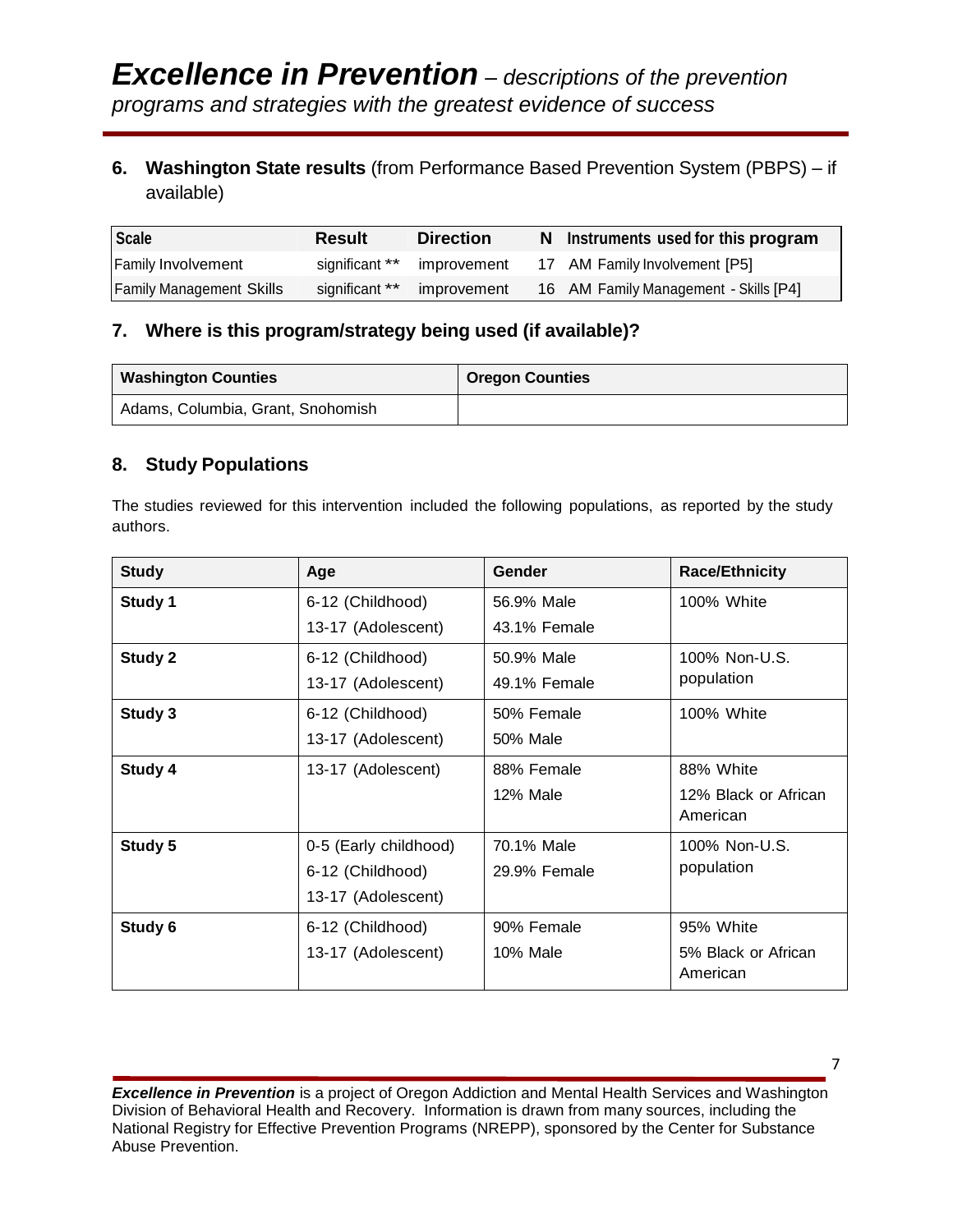# **9. Quality of Research**

The documents below were reviewed for Quality of Research. Other materials may be available. For more information, contact the developer(s).

#### **Study 1**

Gordon, D. A., Kacir, C. D., & Pushak, R. E. (1999). Effectiveness of an interactive parent training program for changing adolescent behavior for court-referred parents. Unpublished manuscript.

#### **Study 2**

Cefai, J., Smith, D., & Pushak, R. E. (2005). The Parenting Wisely Parent Training Program: An evaluation with an Australian sample. Unpublished manuscript, Royal Melbourne Institute of Technology.

#### **Study 3**

Kacir, C., & Gordon, D. (1999). Parenting Adolescents Wisely: The effectiveness of an interactive videodisk parent training program in Appalachia. Child and Family Behavior Therapy, 21(2), 227-251.

#### **Study 4**

Lagges, A., & Gordon, D. (1999). Use of an interactive laserdisc parent training program with teenage parents. Child and Family Behavior Therapy, 21(2), 19-37.

#### **Study 5**

Pushak, R. E., & Pretty, J. L. (2003). Individual and group use of a CD-ROM for training parents of children with disruptive disorders. Unpublished manuscript.

#### **Study 6**

Segal, D., Chen, P. Y., Gordon, D. A., Kacir, C. D., & Gylys, J. (2003). Development and evaluation of a parenting intervention program: Integration of scientific and practical approaches. International Journal of Human-Computer Interaction, 15, 453-468.

#### **Supplementary Materials**

Developer's Comments on Intervention Fidelity

Developer's Comments on Measures

#### **Quality of Research Ratings by Criteria (0.0-4.0 scale)**

External reviewers independently evaluate the Quality of Research for an intervention's reported results using six criteria:

- 1. Reliability of measures
- 2. Validity of measures
- 3. Intervention fidelity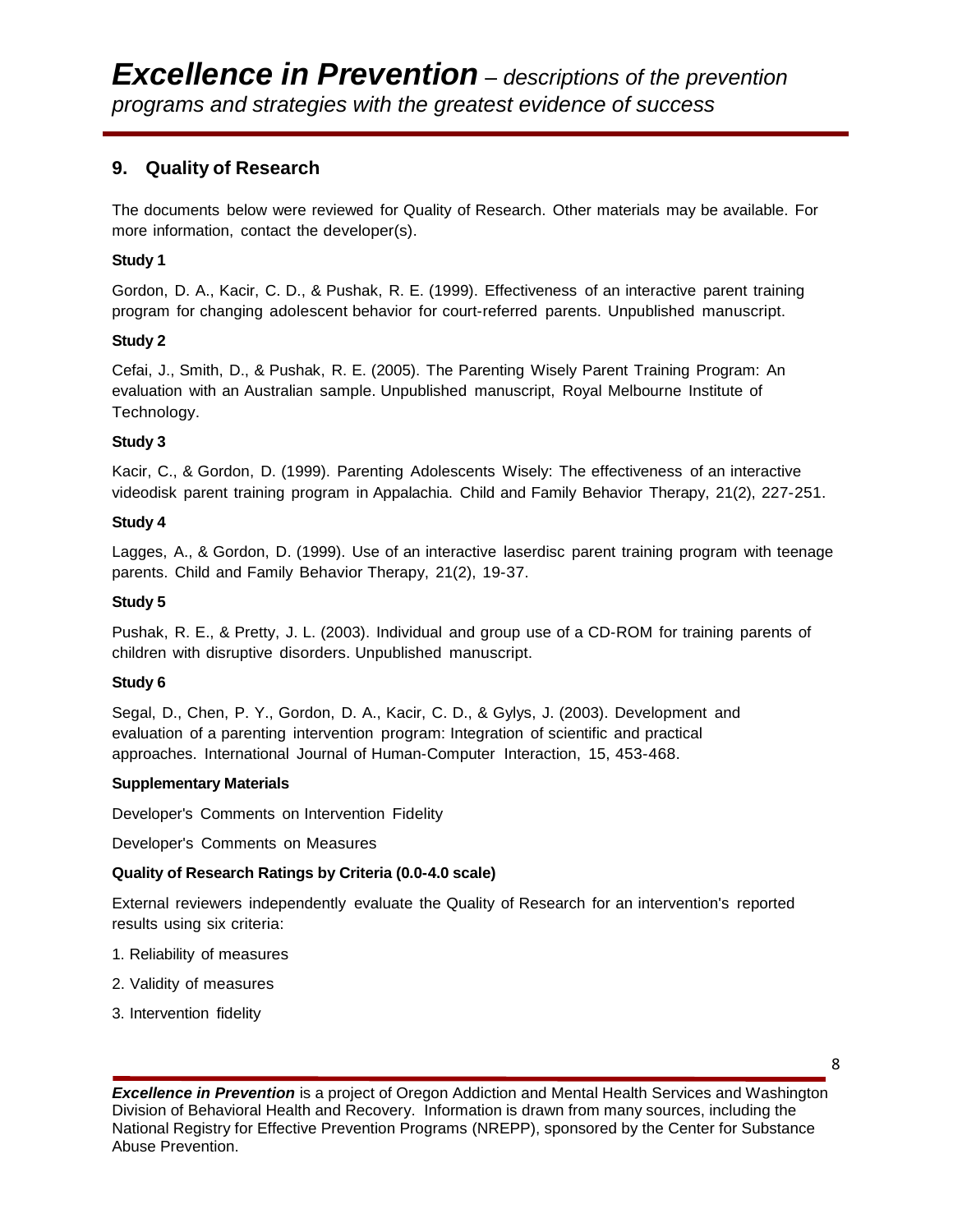- 4. Missing data and attrition
- 5. Potential confounding variables
- 6. Appropriateness of analysis

For more information about these criteria and the meaning of the ratings, see Quality of [Research.](http://nrepp.samhsa.gov/ReviewQOR.aspx)

| Outcome                                             | Reliability<br>οf<br>Measures | Validity of<br>Measures | Fidelity | Missing<br>Data/Attrition | Confounding<br>Variables | Data<br>Analysis | Overall<br>Rating |
|-----------------------------------------------------|-------------------------------|-------------------------|----------|---------------------------|--------------------------|------------------|-------------------|
| 1: Child problem<br>behaviors                       | 2.9                           | 2.9                     | 2.8      | 2.7                       | 2.6                      | 2.6              | 2.7               |
| 2: Parental<br>knowledge, beliefs,<br>and behaviors | 2.4                           | 2.4                     | 2.8      | 3.3                       | 2.6                      | 2.6              | 2.7               |
| 3: Parental sense of<br>competence                  | 3.0                           | 3.0                     | 2.8      | 2.5                       | 2.5                      | 3.0              | 2.8               |

#### **Study Strengths**

Most of the measures used have sufficient psychometric properties. The analyses used are standard in the field.

#### **Study Weaknesses**

Most of the studies had small sample sizes. The attrition rates were high in some studies. There were differences between some of the groups at pretest. In some cases, the participants received different types of clinical services. Some of the studies lacked control groups.

#### **10. Readiness for Dissemination**

The documents below were reviewed for Readiness for Dissemination. Other materials may be available. For more information, contact the developer(s).

#### **Dissemination Materials**

Family Works, Inc. (2004). Parenting Wisely: American Teens. Athens, OH: Author. Family Works, Inc. (2004). Parenting Wisely: Young Children. Athens, OH: Author.

Gordon, D. (2004). Parenting Wisely program workbook: Young children's version. Athens, OH: Family Works.

Gordon, D. (2005). Parenting Wisely program workbook. Athens, OH: Family Works.

Gordon, D. (n.d.). Breaking the boundaries in parenting education: Implications for service delivery.

Gordon, D. A., & Pushak, R. (n.d.). Treatment manual for teen version of Parenting Wisely, practitioner-assisted. Athens, OH: Family Works.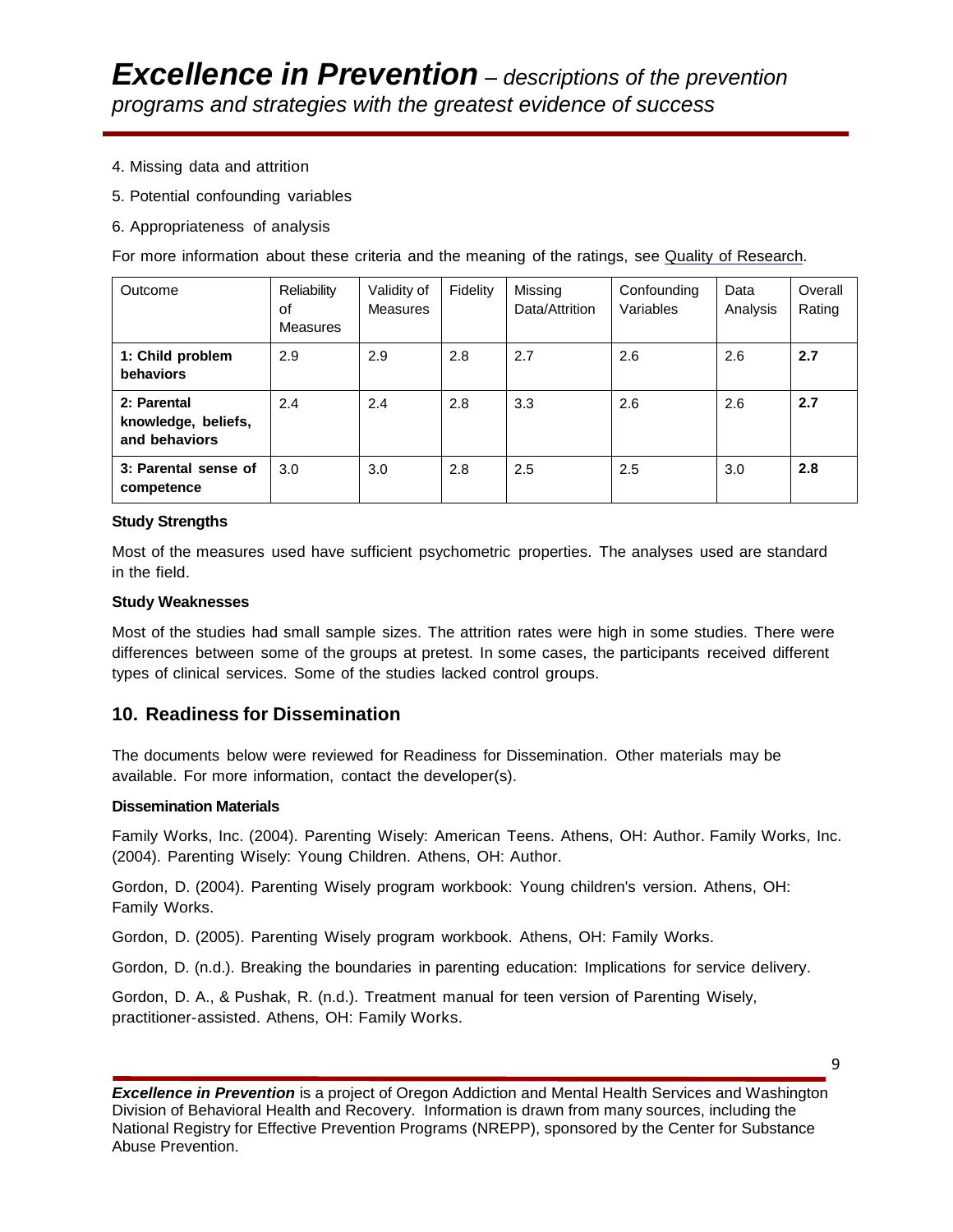#### Implementation checklist

Program Web site, [http://www.familyworksinc.com](http://www.familyworksinc.com/)

Pushak, R. E. (n.d.). Parenting Wisely teen: Parent group curriculum instructor's guide. Athens, OH: Family Works. Sample Training Agenda

#### **Readiness for Dissemination Ratings by Criteria (0.0-4.0 scale)**

External reviewers independently evaluate the intervention's Readiness for Dissemination using three criteria:

- 1. Availability of implementation materials
- 2. Availability of training and support resources
- 3. Availability of quality assurance procedures

For more information about these criteria and the meaning of the ratings, see Readiness for Dissemination.

| Implementation   | <b>Training and Support</b> | <b>Quality Assurance</b> | <b>Overall Rating</b> |
|------------------|-----------------------------|--------------------------|-----------------------|
| <b>Materials</b> | <b>Resources</b>            | <b>Procedures</b>        |                       |
| 3.8              | 4.0                         | 4.O                      | 3.9                   |

#### **Dissemination Strengths**

Implementation materials are comprehensive and user-friendly and utilize multiple formats. While program materials are designed so that minimal additional support is needed, the developer offers onsite training and technical support to implementers upon request. Multiple outcome and process measures, along with the program design, contribute to quality assurance.

#### **Dissemination Weaknesses**

Implementation materials can be difficult to access and navigate in CD-ROM format.

# **11. Costs**

The information below was provided by the developer and may have changed since the time of review. For detailed information on implementation costs (e.g., staffing, space, equipment, materials shipping and handling), contact the developer.

| <b>Item Description</b>                                                                             | Cost       | <b>Required by Program</b><br><b>Developer</b> |
|-----------------------------------------------------------------------------------------------------|------------|------------------------------------------------|
| American Teens program kit<br>(includes service provider's<br>guide and program integrity<br>guide) | \$659 each | Yes                                            |